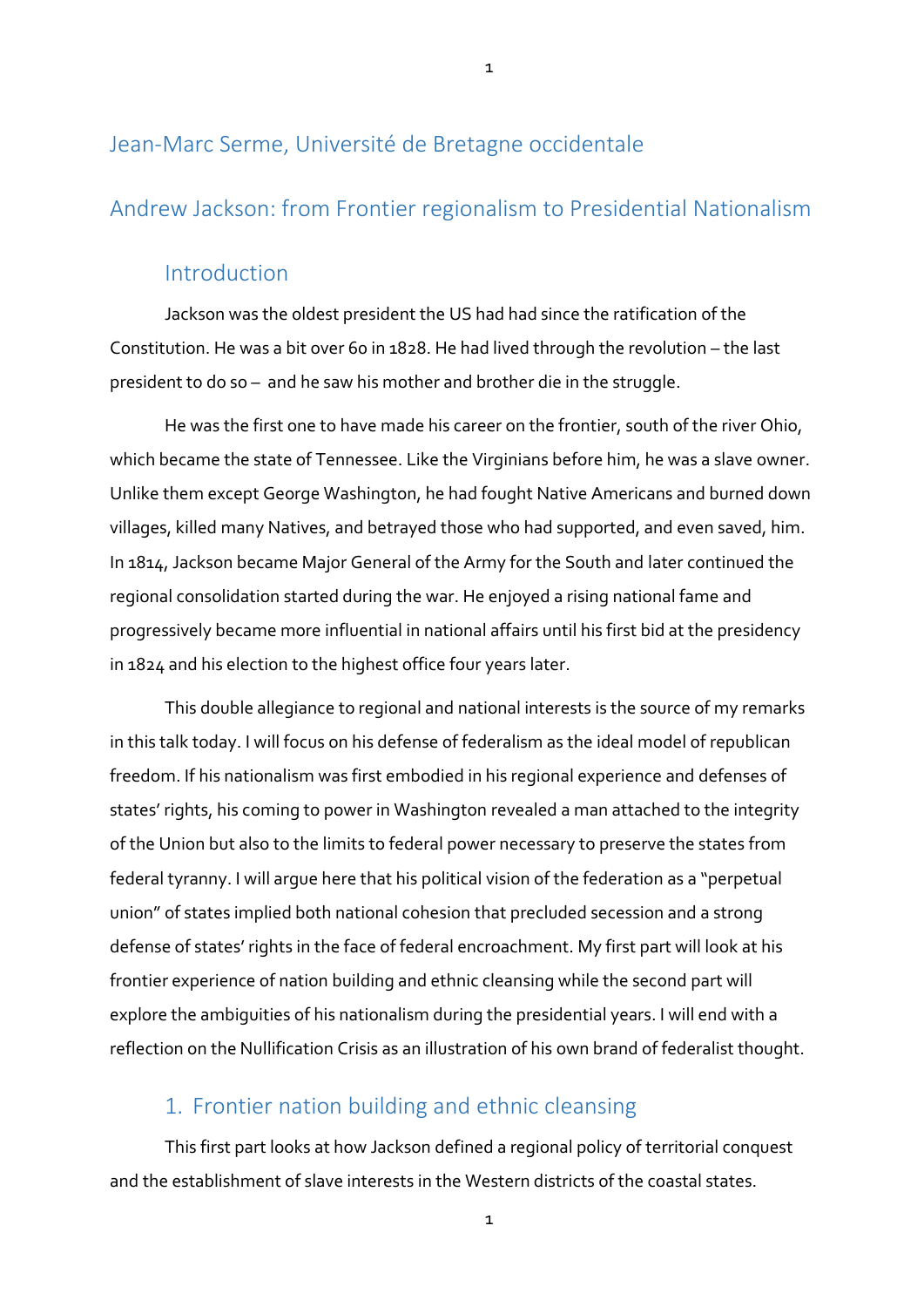#### A. Nation Building

1780 is the date when Virginia planter John Donelson took mostly women, children and slaves as well and his whole family to the Western District of North Carolina and settled in Middle TN, in the Mero District, named after the Spanish governor of Louisiana, Esteban Rodrigues Miro, whom the new settlers were trying to accommodate<sup>1</sup>. The small community fought years of guerilla warfare against local Native tribes, until the 1790s. Andrew Jackson, a young lawyer just over 20 years of age, arrived in the Nashville area and joined the Donelson station, a fortified farm, in 1788. As a newly appointed prosecuting attorney, he mixed with the land owning element of the small community against local debtors and rapidly rose in social, political and economic influence. He received pay in lands. He speculated, bought a plantation, acquired slaves and set up a retail business, and married into Tennessee's founding family. He worked hard at reaching planter status and adopted the pose of the southern elite, including of course slave holding and horse racing<sup>2</sup>.

But with his limited education and his rising status, Jackson was no backwoodsman. By 1795, he was an elected member to the Constitutional convention that led to Tennessee's inclusion into the Union a year later and was appointed as the first representative of the state in the nation's capital. He became a senator the next year. He thus spent time in Philadelphia, then the capital of the country, and met politicians from all states. He also frequently bought goods from the capital's merchants for his retailing business. A few years later, he was elected militia commander, which also shows the high standing he enjoyed in Tennessee society.

His privileged condition had been obtained in great part through his connections. First in North Carolina where he met John McNairy, a young lawyer appointed at the Mero District Superior Court through his family's influence, who appointed Jackson as prosecutor. The young lawyers soon joined a clique of powerful young men led by William Blount, a speculator who managed to get appointed territorial Governor by George Washington when the area became the Territory South of the River Ohio in 1790. Blount, who was also

 $\overline{2}$ 

<sup>&</sup>lt;sup>1</sup> See "Journal of a voyage, intended by God's Permission, in the good Boat Adventure, from Fort Patrick Henry on Holston river to the French Salt Springs on Cumberland River, kept by John Donaldson." Decem. 22 1779, [https://tsla.tnsosfiles.com/digital/teva/transcripts/33635.pdf,](https://tsla.tnsosfiles.com/digital/teva/transcripts/33635.pdf) (December 20, 2021).

<sup>2</sup>See Mark R. Cheathem, *Andrew Jackson Southerner*, Baton Rouge, Louisiana State University Press, 2013.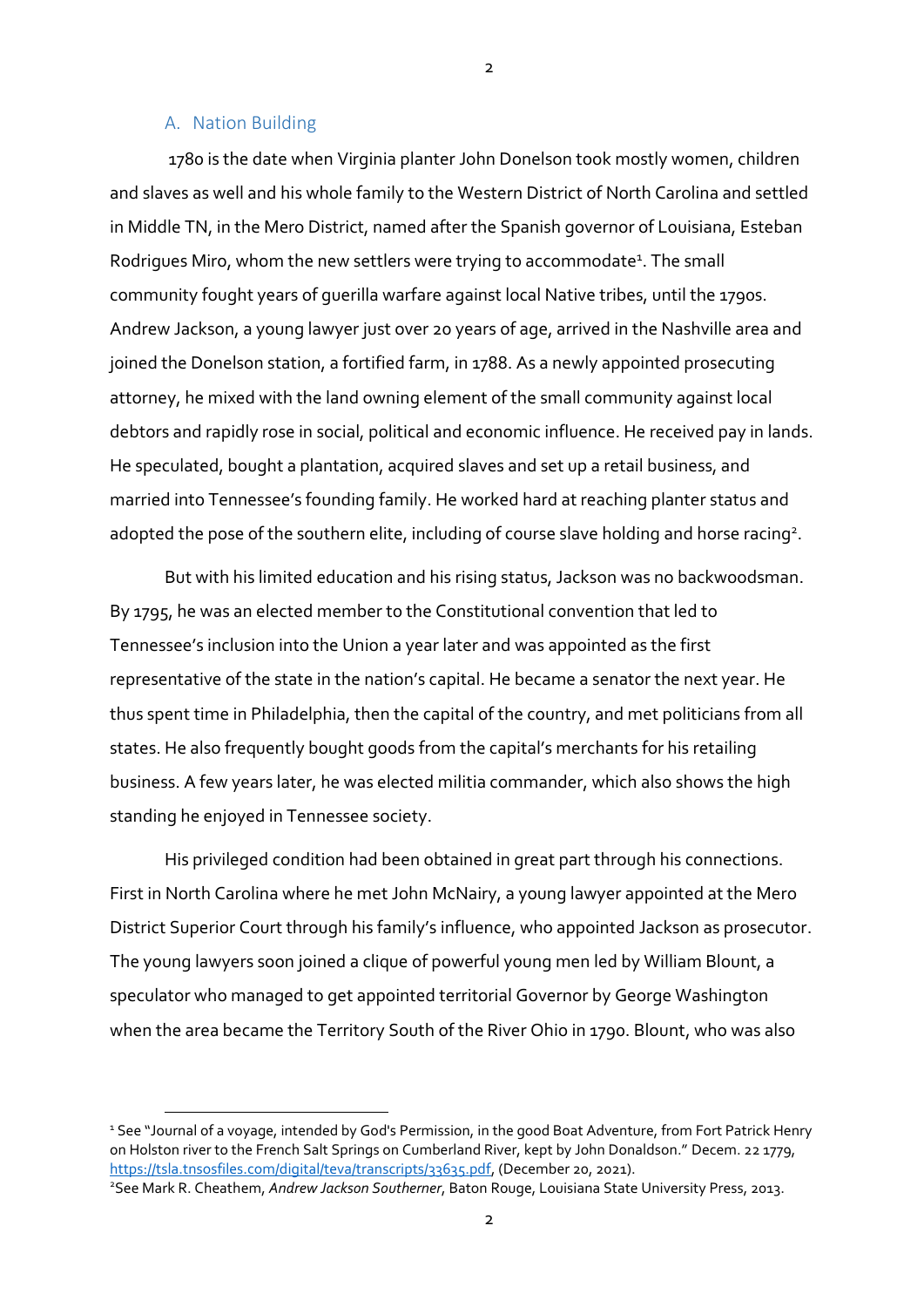the Indian Agent for the area, rewarded the loyalty of his aides well and land speculation made them all rich<sup>3</sup>.

In those years, Jackson helped the Southern frontier morph into southern culture; he benefitted from political networks and family connections ; Tennessee experienced a transfer of wealth and influence from the coastal state of North Carolina inland; land speculation was rampant; nation building favoring white immigration on the steep rise. These were the elements of Jackson's rise to power and fortune. Such a reliance on networks of people was common to all wealthy circles and he knew how to make his way to the top. At the approach of the war of 1812, his military status made his shaping of regional policy much easier and central to the agricultural and socio-political future of the Gulf area.

#### Ethnic cleansing

A second aspect of frontier life was of course relations to Native Americans, particularly what we call today ethnic cleansing. The Region South of the River Ohio or Old Southwest was a contested space: Native nations occupied most of the area with the Muscogee to the South, Cherokee to the East, Chickasaw and Choctaw to the West. The Spanish occupied the South (East Florida), and the British in the Bahamas sent out agitators to the American frontier.

Within the larger scheme of the conflict with Great Britain in the 1810s, conflicts among Muscogee people between so-called accommodationists and traditionalists led to internal strife. It is also a time when the Shawnee leader Tecumseh (1811), through his connections with the Creeks, toured the South to convince first colonists to back off, and then Native nations, or at least parts of these nations, to rise against the US and its settlers.

National policy had been one of conciliation and appeasement since George Washington. Jackson and regional leaders wanted action against the nations. The mobilization of troops by the President in 1812 against the British meant that something could be done to change the game in the region. The play of alliances led the US to support a Muscogee-Creek faction against another and Jackson led an offensive against the

<sup>3</sup> Harold D. Moser, "Andrew Jackson," [https://tennesseeencyclopedia.net/entries/andrew-jackson/;](https://tennesseeencyclopedia.net/entries/andrew-jackson/) Charles A. Sherrill, "Mero District," *Tennessee Encyclopedia*, 1998[, https://tennesseeencyclopedia.net/entries/mero](https://tennesseeencyclopedia.net/entries/mero-district/)[district/](https://tennesseeencyclopedia.net/entries/mero-district/) (October 15, 2021).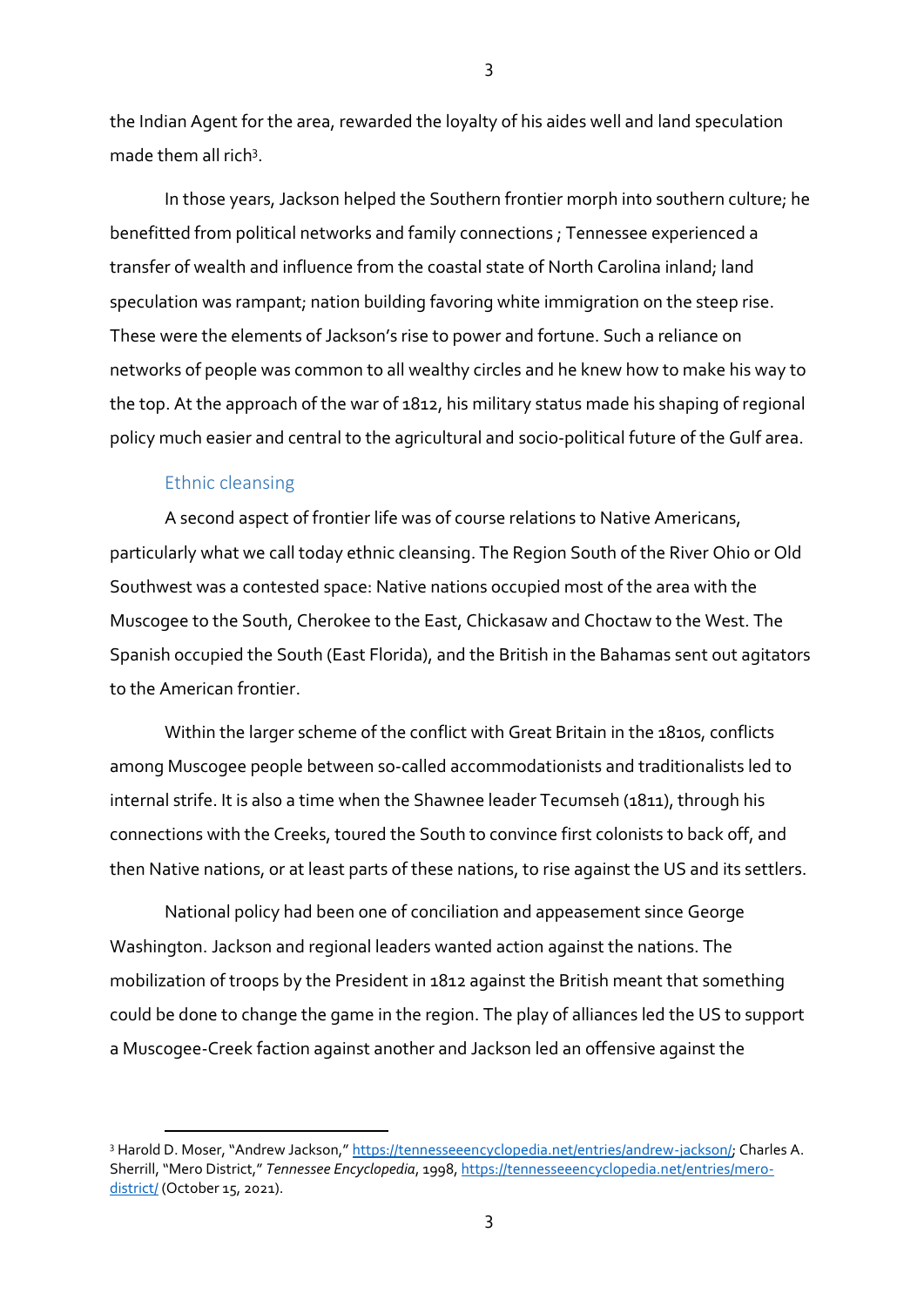traditionalists Red Sticks until the bloody battle of Tohopeka in 1814, which left 800 dead Muscogee Creeks on the ground<sup>4</sup>.

A major treaty at Fort Jackson was then forced upon the Muscogee and the US Native American Allies like the Cherokee : 23 million acres *(10 million hectares)* were acquired by Jackson for the US in August 1814. Chunks of Tennessee, Alabama and Georgia had just been opened to colonization. In the following years, more land cession treaties were signed with all major tribes in the area.

As a Major General in charge of the South after the war, Jackson saw the combination of Indian and European nations as a danger to the frontier, as the War of 1812 had shown. He therefore advocated the territorial acquisition of Spanish Florida, the removal of Native nations and a rapid white colonization of the Mississippi valley as the solutions to security, economic development and Euro-American cultural hegemony. In a long correspondence with James Monroe, who was first secretary of war at the end of the War of 1812 then president in 1816, Jackson outlined long term plans.

To him, Native tribes could no longer claim sovereign status after the defeats and land cessions after 1814. Here is what he wrote Monroe in 1817:

I have long viewed treaties with the Indians an absurdity not to be reconciled to the principles of our Government. The Indians are the subjects of the United States, inhabiting its territory and acknowledging its sovereignty, then is it not absurd for the sovereign to negotiate by treaty with the subject-I have always thought, that Congress had as much right to regulate by acts of Legislation all Indian concerns as they had of Territories<sup>5</sup>

(to Monroe, March 4, 1817, 95).

In an 1819 letter to Indian agent to the Chickasaw John McKee, Jackson referred to the "benefit and happiness" the Chickasaw Nation would get from their removal to a place beyond the Mississippi river where a part of the tribe had already removed (to John McKee, April 2, 1819, AJP 288). Yet, the amount of land still held by Native Americans after 1814

<sup>4</sup> Kathryn E. Holland Braund (ed.). *Tohopeka Rethinking the Creek War and the War of 1812*, University of Alabama Press, 2012; Ethan Moore, "Spring 1814: The Battle of Horseshoe Bend," *NPS*, [https://www.nps.gov/articles/behind-the-sharp-knife.htm.](https://www.nps.gov/articles/behind-the-sharp-knife.htm)

<sup>5</sup> Harold D. Moser, David R. Hoth, and George H. Hoemann (ed.) *The Papers of Andrew Jackson: Volume IV, 1816-1820,* The University of Tennessee Press, 1994.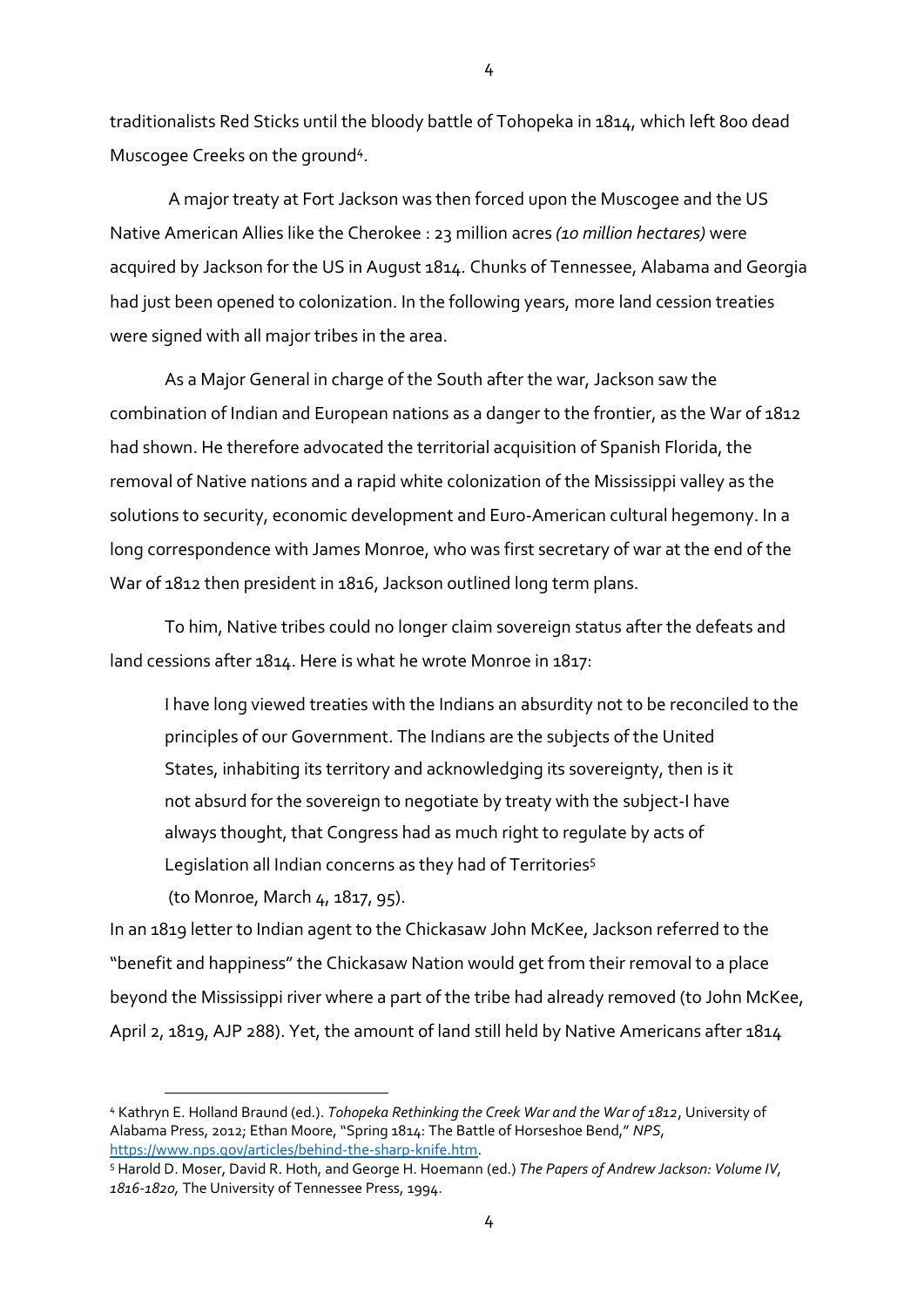was impressive (Alabama was mostly Indian territory until 1814 ; Georgia remained partly under Indian sovereignty until 1835). In the sale of Native land Jackson a regalian power of national interest imposed on the dominated by the dominant power (Natives were « subjects » not citizens). If indigenous lands were necessary to the security of the US, they should be seized.

His continental vision of the expansion of the republic akin to The Manifest Destiny defined by O'Sullivan a generation later excluded Indian presence as well as Spanish and British interests in the region. The notion of national security and national interest resonated early in his letters to the Monroe Administration, mixing state needs for security and development and federal interest in conquering territories still under Native title.

#### Links between Indian land cessions and slavery

In Southern leaders' minds, the spread of cotton cultivation and slavery was directly linked to the dispossession of Native American nations in the Southeast. The forced migration of slaves from the coastal states to the new territories is often called the "Second Middle Passage", the domestic slave trade well delineated in Adam Rothman' *Slave Country: American Expansion and the Origins of the Deep South* (2005). Historian Walter Johnson says 1 million slaves were forced to move from the upper to the lower South in the 80 years between the Washington and Lincoln presidencies<sup>6</sup>. After 1814, it took Alabama only three years to double its population to 60,000 people, the number required for admission into the Union. The Mississippi Territory (including the future states of Alabama and Mississippi) had been set up in 1798 and was made of mostly sovereign Indian lands until then.

According to the *Encyclopedia of Alabama*, "Between 1810 and 1860, the enslaved population of the Tennessee River Valley grew from about 20 percent of the total population to almost 53 percent<sup>7"</sup>.

The Georgia Gold fever in 1828 increased pressure on Cherokee territory and proved that Cherokee appropriation of Euro-American institutions, way of life, agriculture,

<sup>&</sup>lt;sup>6</sup> Henry Louis Gates, Jr., What Was the Second Middle Passage? PBS [https://www.pbs.org/wnet/african](https://www.pbs.org/wnet/african-americans-many-rivers-to-cross/history/what-was-the-2nd-middle-passage/)[americans-many-rivers-to-cross/history/what-was-the-2nd-middle-passage/](https://www.pbs.org/wnet/african-americans-many-rivers-to-cross/history/what-was-the-2nd-middle-passage/) ; gates refers to Walter Johnson, *Soul by Soul: Life Inside the Antebellum Slave Market,* Cambridge: Harvard University Press, 2000. <sup>7</sup> "Cotton" Encyclopedia of Alabama, [http://encyclopediaofalabama.org/article/h-1491.](http://encyclopediaofalabama.org/article/h-1491)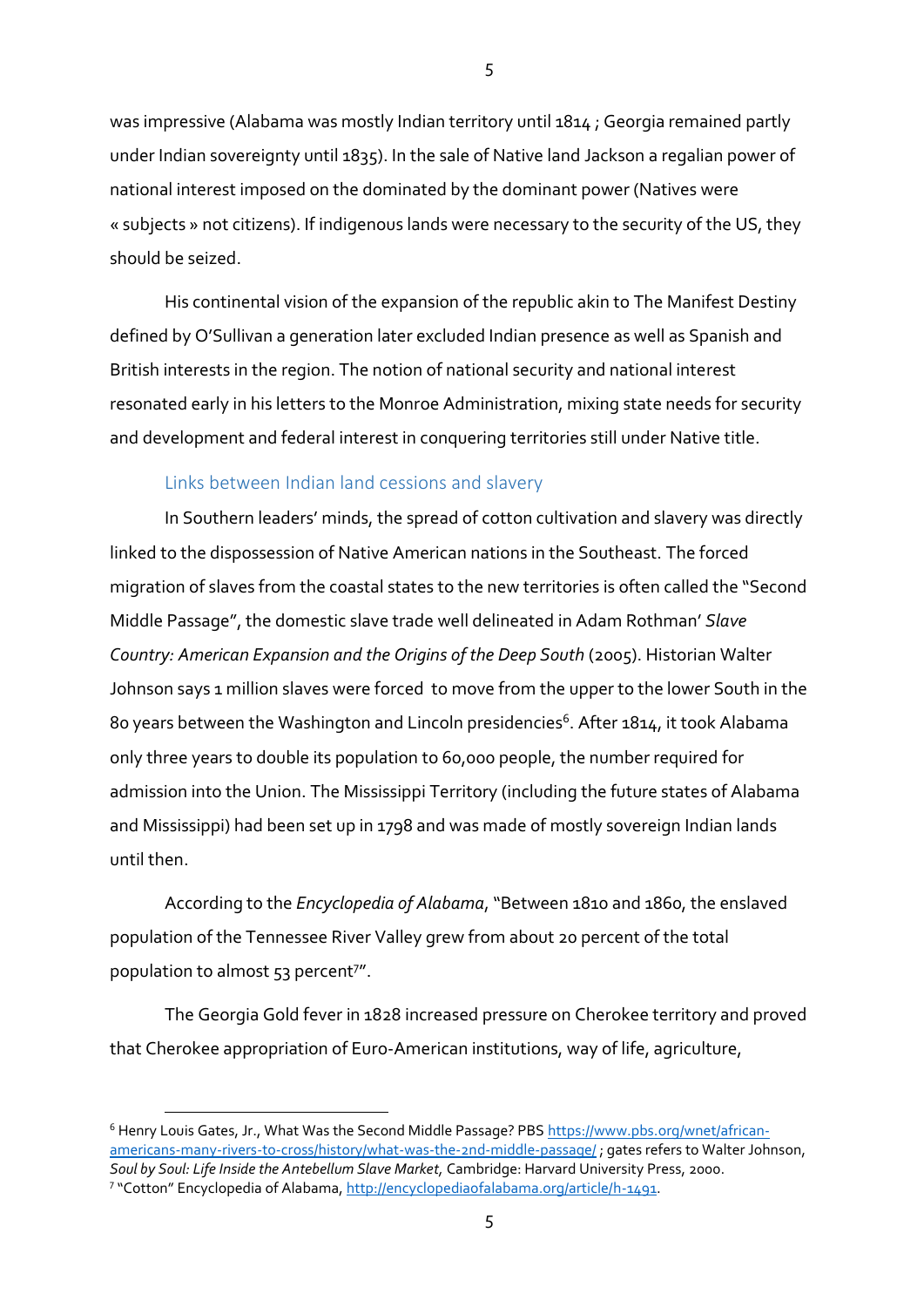alphabet, newspaper, even slavery for a few, did not include them into Euro-American society<sup>8</sup> . As historian and anthropologist Patrick Wolfe, in *Settler Colonialism and the Transformation of Anthropology*, 1999 explained, the settler-state pushed "its logic of elimination" and the fact that "invasion is a structure, not an event" to its limits: removal (1830). In this case, federal intervention was an expedient which would act in favor of state development and would back up a general policy of conquest and settlement in the new territories. Jackson favored states' rights and the use of federal military backup in the taking over of Native lands east of the river.

# 2. Presidential Nationalism: the ambiguities of federalism

From regional leader, Jackson rose to the rank of First Magistrate. He had to balance his strong nationalist feelings with his no less strong belief that the US government should keep to its "reserved powers" and not go beyond what he saw as its constitutional mandate. To Jackson, If the 1810s required strong federal involvement to help secure the southwestern frontier (military, diplomatic, economic support), the 1830s required strong limits to the developing powers of the federal government, whether this meant internal improvements called for by individual states or the national Bank of the US. I will look more closely here at the tariffs issue as this had been one of the most central points in the national conversation since the 1790s.

### From the tariffs to States' rights : or from the economy to issues of federalism

There had been an early consensus in the US that tariffs would provide much needed funding to the federal government. It was its main source of revenue in the context of no income tax (until 1913). However, tariffs became associated closely to federalist thought (Alexander Hamilton in particular). An early tariffs push occurred after the War of 1812 in order to protect American manufactures against British imports<sup>9</sup>. The Panic of 1819 struck the country as American products (cotton) were less needed in Europe. The Bank of the United States shrank access to credit and criticism against federal involvement in local economies was sharp.

<sup>&</sup>lt;sup>8</sup> "How the Gold Rush pushed Native Americans out west," Georgia Public Broadcasting, 2020, [https://www.youtube.com/watch?v=uP-Cy4-ILSc&ab\\_channel=GPBEducation,](https://www.youtube.com/watch?v=uP-Cy4-ILSc&ab_channel=GPBEducation) Accessed Dec 20, 2021. 9 since the Embargo Act of 1807. Clay for the West and Calhoun for the South cooperated on the legislation (1816). For this issue, see [http://www.taxhistory.org/www/website.nsf/Web/THM1816?OpenDocument.](http://www.taxhistory.org/www/website.nsf/Web/THM1816?OpenDocument)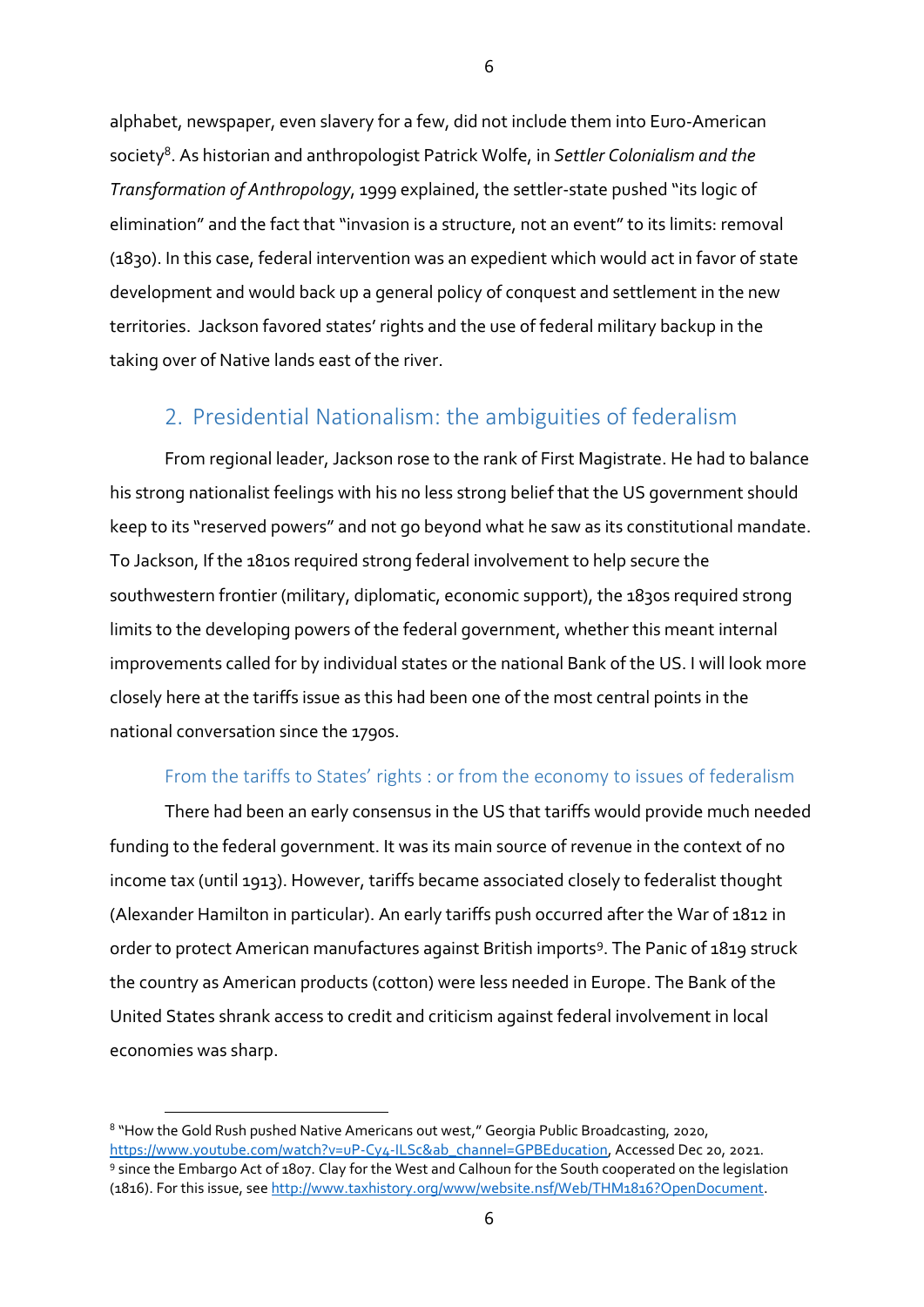The issue of tariffs arose again in the 1820s when Northern and Western entrepreneurs from the Ohio Valley needed fiscal protection from English competitors. The industrializing North supported tariffs while southern planters (and Boston merchants) supported transnational free trade. The rising northern population led to stronger support of tariffs in Congress. In 1828, The 50% tax on imported goods (1828) helped northern manufactures, but their prices skyrocketed and hurt southerners. In 1832, another law, meant to appease tensions, lowered tariffs rates except on manufactured cloth and iron.

## The Nullification Crisis, 1832

The debate between protectionists and free-traders never really ended and would resurface periodically. In the 1830s, regional oppositions due to differences in economic interests and focus led to political arguments on the ability of the federal government to regulate and legislate on such divisive issues. If the whole country did not benefit, opponents to tariffs and government regulation argued that the states should be allowed their own policies.

The economic dispute led to a political tension over the issue of States' rights, the States righters arguing, relying on the anti-federalist views popular after the American Revolution, that Congress should pass only laws that benefitted the whole country and should leave the rest to the states (mentioned in the 10<sup>th</sup> amendment under the "reserved rights" doctrine). For them the national tariff was violating the freedom of the States to make their own economic decisions and was seen as unconstitutional<sup>10</sup>. The rising northern abolition movement of the 1830s generated southern fears that the federal government one day might side with them on this issue making federal intervention in states' affairs more than preoccupying. That's the reason why VP John Calhoun left the government to return to the Senate in 1832<sup>11</sup>.

John C. Calhoun can be considered as what Bayard McLeod calls a "confederationist" <sup>12</sup> who expressed his views in *South Carolina Exposition and Protest* 

<sup>10</sup> Robert Y. Hayne, Remarks in Congress on the "Tariff of Abominations" 1830,

<https://teachingamericanhistory.org/document/remarks-in-congress-on-the-tariff-of-abominations/> <sup>11</sup> The Tariff of Abominations: The Effects, House of Representatives[, https://history.house.gov/Historical-](https://history.house.gov/Historical-Highlights/1800-1850/The-Tariff-of-Abominations/)[Highlights/1800-1850/The-Tariff-of-Abominations/](https://history.house.gov/Historical-Highlights/1800-1850/The-Tariff-of-Abominations/)

<sup>&</sup>lt;sup>12</sup> McLeod, Bayard, "John C. Calhoun: A States'-Rights Nationalist" (2009). Student Theses, Papers and Projects (History). 208.,<https://digitalcommons.wou.edu/his/208>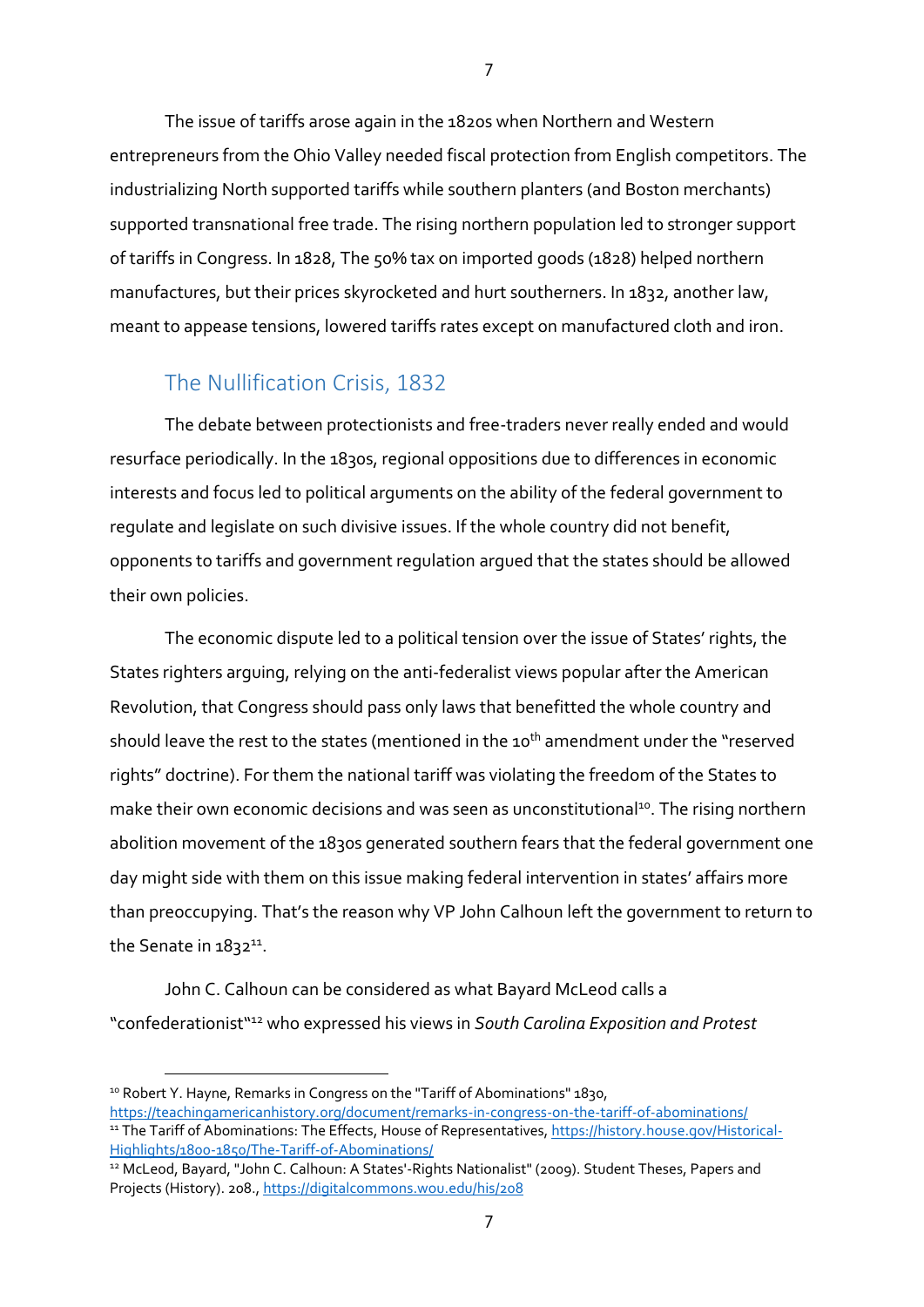(published anonymously in 1828). He argued that the states were sovereign (as was the case in *the Articles of Confederation*, the first US constitution before 1787) ; and he saw the Tariffs law as an abuse of states' rights considered as foundational in the creation of the Constitution. This view would prove a founding stone of the defense of slavery for the next 20 years. In 1837, Calhoun's defense of slavery<sup>13</sup> opened on the fact that federal power was dangerous and that if the "spirit of abolition" rose in the North, it would lead to the control of the government and eventually the use of deadly force to suppress the institution. In other words, he considered federal power and capacity for violence as a danger to the sovereign rights of the states, among them the institution of slavery. In 1832, the South Carolina legislature passed the Nullification Ordinance to protest the tariffs law of 1828 and the new bill in preparation in Congress. The law was detrimental to state interests, so it could be voided by that sovereign state, or so the nullification doctrine went. Nullification was just a step away from secession, and Andrew Jackson saw the state's decision as an act of treason.

### 3.The Nullification Crisis, late 1832

As a regional leader, Jackson understood the fix the South was in. He himself was concerned by the tariffs hitting his cotton operations. But, as a national leader and a nationalist one, he could not accept the defiance of South Carolina (even if he had opposed the Tariffs of 1819 as a Tennessean). The defiance threatened the authority of the government. As a military man, he saw defiance as a dangerous attitude towards authority.

Jackson responded within a month to South Carolina through his *Proclamation Regarding Nullification*, on 10 December 1832. As they are summarized on the University of Richmond's website, his arguments were that

> • the Constitution gave Congress the "discretionary power" to raise revenue by taxation

<sup>&</sup>lt;sup>13</sup> See the full text at [https://teachingamericanhistory.org/document/slavery-a-positive-good/.](https://teachingamericanhistory.org/document/slavery-a-positive-good/)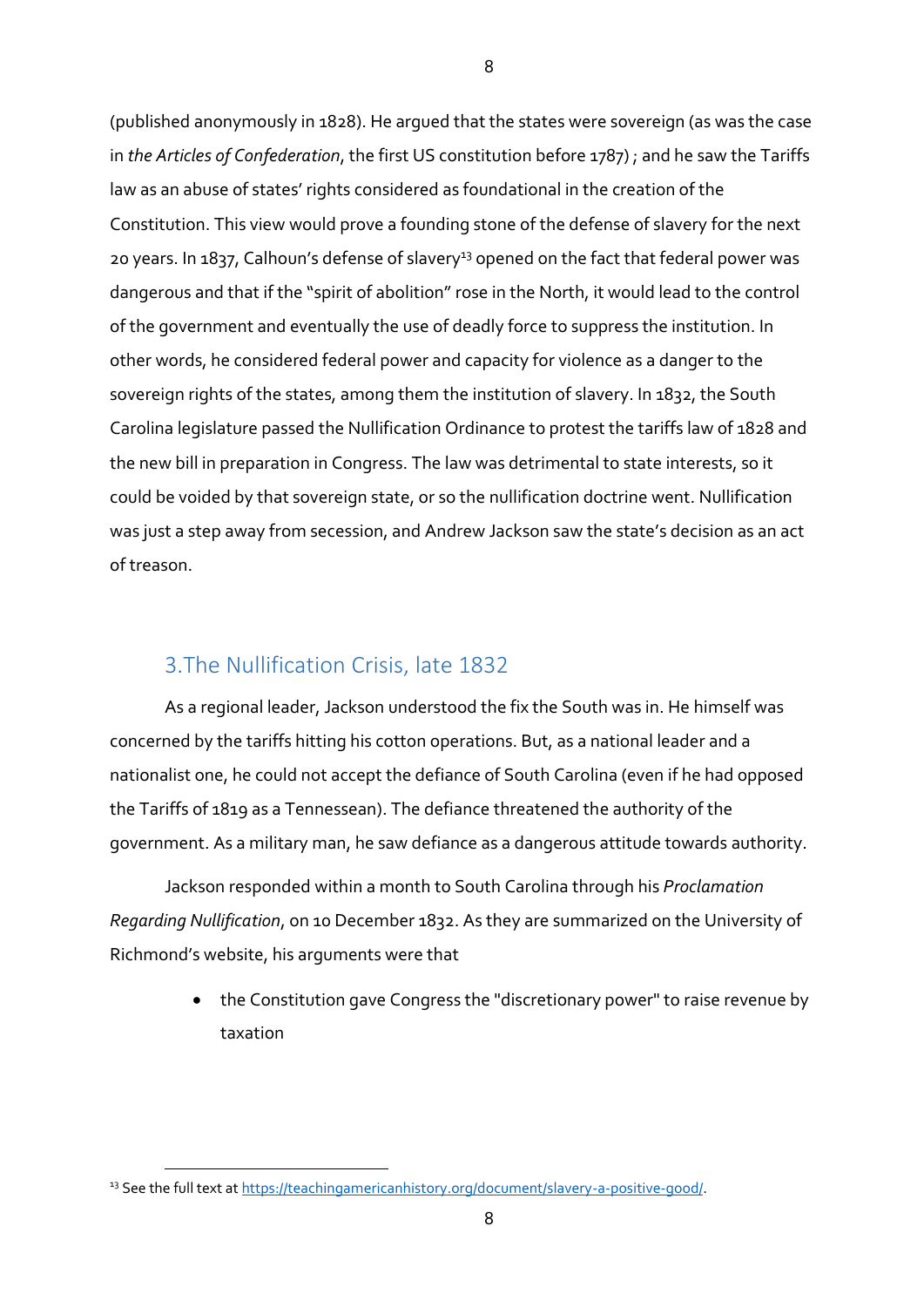- states had accepted that "in becoming parts of a nation...they surrender many of their essential parts of sovereignty." (what is now known as "residual sovereignty")
- Therefore, secession was wholly unconstitutional because it is an affront to national authority and is not a right authorized by the Constitution
- any action of "disunion, by force, is treason."<sup>14</sup>

In a very challenging article published in 2011, political scientist Matthew S. Brogdon contends that Jackson articulated a very unique view of federalism in his Proclamation. In it, the political scientist sees in that speech strong similarities with Chief Justice John Marshall's own brand of federalist politics and suggests Abraham Lincoln's apparent use of Jackson's speech in his first inaugural speech rebuking SC's attack on Fort Sumter. Brogdon argues that "there is no necessary tension between a strong union and meaningful limits on federal legislative power."<sup>15</sup> He demonstrates that Jackson saw the Constitution as ensuring the "perpetual union" of the states, barring states from breaking the constitutional pact embodied by the people. He referred to "old Federalist doctrines of popular ratification, perpetuity, and judicial finality to defend the Union" (3)

To Daniel Webster, the Supremacy Clause and Article III that extends the judicial power "to all cases arising under the Constitution and laws of the United States," forbid any interpretation of state sovereignty (Brogdon 8). Brogdon argues that this view does not preclude the belief in the unlimited power of the state. On the contrary, Brogdon follows Webster's argument that both state and federal power is limited by the sovereignty of the people, that's the whole point of the checks and balances

In Brogdon's analysis, Jackson does not see the Union as a pre-existing "nation" but as the result of "connected" colonies bound by "common interest" (13), not a league of sovereign states, but linked by a contract. Jackson insists on the Constitution as the embodiment of the perpetual union, first expressed in the Articles of Confederation during

<sup>&</sup>lt;sup>14</sup> See "Nullification Proclamation: Primary Documents in American History," Library of Congress, [https://guides.loc.gov/nullification-proclamation;](https://guides.loc.gov/nullification-proclamation) also, see President Jackson Responds to Nullification, [https://historyengine.richmond.edu/episodes/view/4142.](https://historyengine.richmond.edu/episodes/view/4142)

<sup>&</sup>lt;sup>15</sup> Matthew S. Brogdon, "Defending the Union: Andrew Jackson's Nullification Proclamation and American Federalism," *The Review of Politics* 73 (2011), 1–29. # University of Notre Dame doi:10.1017/S0034670511000064, accessed on Nov. 17, 2021.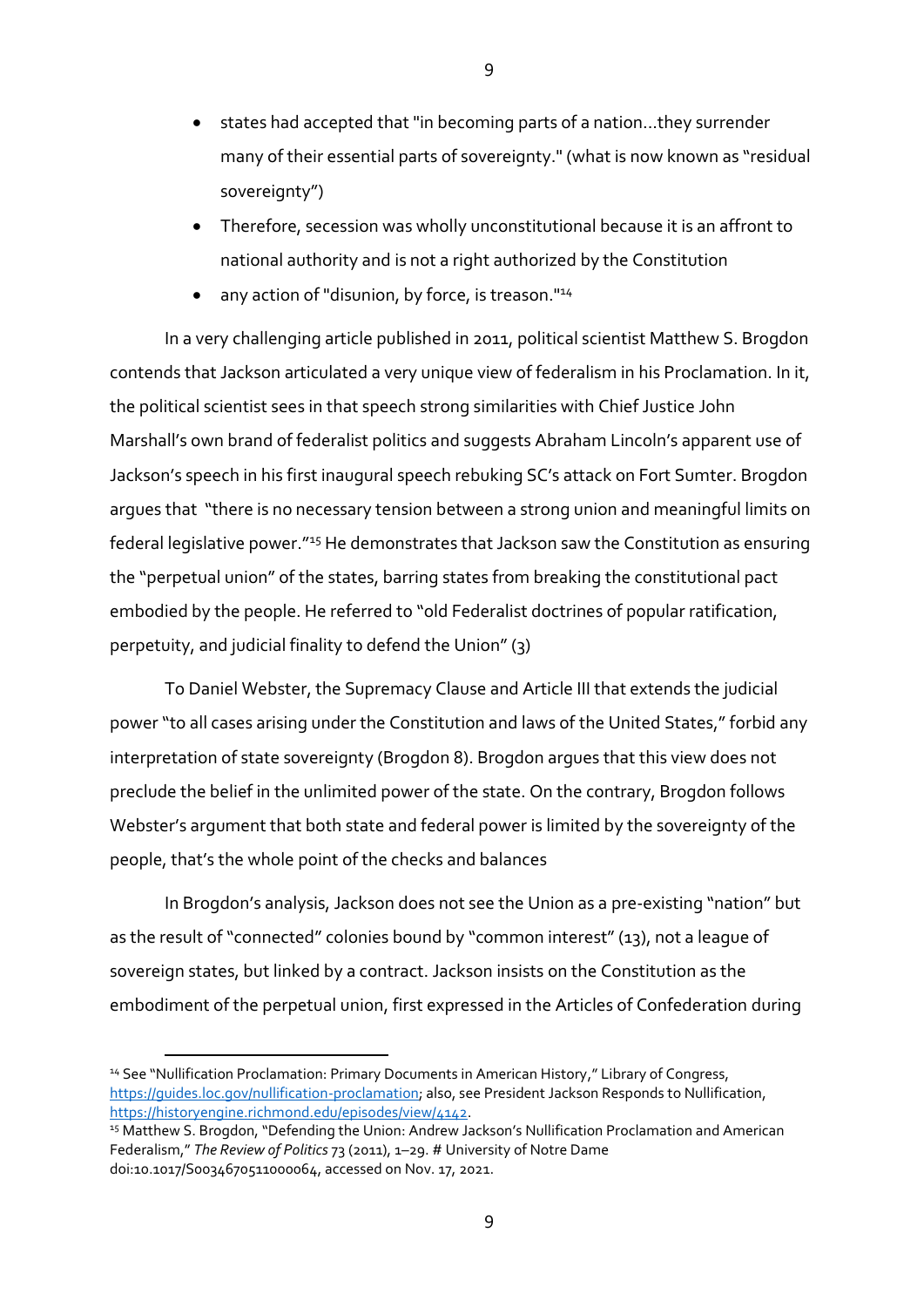the War of Independence, and reaffirmed in the claim for a "more perfect union" than the former (cited by Brogdon, 16). Beyond interpretation and the search for origins, Union is the key to his understanding of the country's existence (not unlike Lincoln's interpretation, Brogdon argues), and it establishes a direct link between the Constitution and the citizens beyond the reach of the states. However, he makes a distinction between that sacred union between the Constitution and the people, and the form of government which is a "a mixture of national and federal elements" (14) (= *McCulloch v. Maryland<sup>16</sup>*)

Brogdon also insists on Jackson's emphasis on the executive branch of the federal government as "a decisive institutional factor" in the ability to enforce federal laws, bearing directly on US citizens (16) whereas the "compact theory" posits that the Constitution is a product of an agreement between sovereign states which can deny the ability of the executive branch to enforce an unconstitutional law. Brogdon aptly summarizes this position expressed in 1789 by Jefferson and taken up by Calhoun later, "The guiding principle of constitutional construction must be the preservation of self-rule by the states" (cited by Brogdon 20). Jackson opposes that and probably inspiring Lincoln later, states that nullifying a law is a revolutionary act, not a constitutional right justified by the origins of the Constitution.

### Conclusion

Much has been made about Jackson's passions and bad temper as well as battles of egos between the president, John Calhoun or BUS president Nicholas Biddle. This presentation has rather followed interpretations which suggest that political thought also characterized the politics of the 1830s. In particular, the emphasis has been laid on the ongoing battle between proponents of a federal domination over the states and those who thought that issues never affect all states equally and should therefore require local treatment by sovereign states. The bank issue derives from the same questions, whether the BUS was constitutionally allowed to interfere with regional banking and local economies, particularly in terms of credit crunching, at a time of wild economic expansion, frenzied land speculation and general indebtedness.

 $1<sub>0</sub>$ 

<sup>16</sup> *McCulloch v. Maryland* (1819), [https://www.oyez.org/cases/1789-1850/17us316,](https://www.oyez.org/cases/1789-1850/17us316) accessed Dec. 20, 2021.